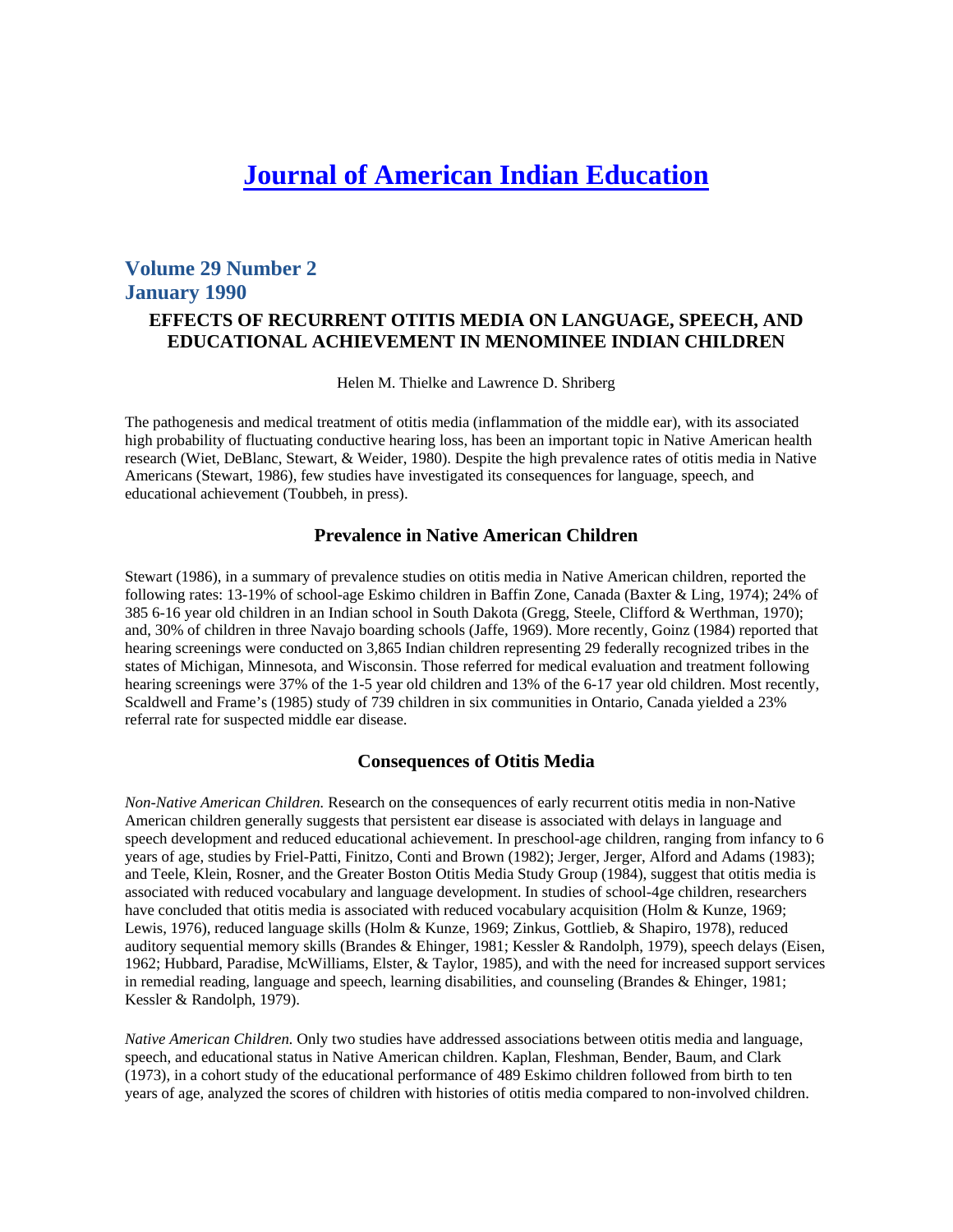Intelligence and educational achievement scores of the children with histories of otitis media were significantly lower and the differences in school achievement between groups tended to widen with increased age. Fischler, Todd, and Feldman (1985) assessed the language and speech development of 167 6-8 year old Apache children followed audiologically from birth. On standardized measures of picture vocabulary, oral vocabulary, grammatic understanding, grammatic completion, and informal measures of articulation, no statistically significant associations were obtained in relation to age of onset or number of episodes of otitis media.

Thus, the two available research reports on the language, speech, and academic consequences of otitis media in Native American children have yielded conflicting findings. Clinically, Head Start programs continue to report that language and speech impairment is the leading category of disability, with otitis media suspected as a contributing factor (Harris, 1986). Moreover, within school-age children, the Bureau of Indian Affairs estimates that of the children who received special educational services within BIA schools during 1983-84, 24% were classified as language-speech impaired and 53% as learning disabled. Such data underscore the need for an eventual understanding of the possible consequences of early recurrent otitis media on the communication skills and academic development of Native American children.

# **Background and Purpose**

The prevalence of middle ear disease in children of the Menominee Indian Tribe of Wisconsin is consistent with the high prevalence rates for otitis media in Native Americans elsewhere. The 1982 annual hearing screening program conducted through the Bemidji Regional Office of Indian Health Services and the Menominee Tribal Clinic resulted in 38.7% of the 3-5 year old children being referred for medical evaluation and treatment (Goinz, 1983). In addition, a special childhood audiology project conducted from 1983 to 1985 reported prevalence rates as high as 60% for children ages 6 months to 3 years (B. Bricco, personal communication, September, 1985). Annual educational screenings conducted at the Head Start program indicates that language and speech skills are delayed in a high percentage of children (D. Boyd, personal communication, January, 1986). The purpose of the present study, which was initiated in 1986, was to assess the effects of otitis media on language, speech and educational outcomes in Menominee Indian children.

## **Method**

#### Subject Selection

Subjects were monolingual English-speaking children, aged 3 years, 8 months to 5 years, 8 months, enrolled in the Indian Head Start program. English was the only language used in the program. Ninety percent of the 140 enrollees (126) were from low income families.

Subject selection proceeded in three phases. First, Head Start student health and educational records were reviewed to eliminate subjects with suspected or diagnosed health or developmental disabilities. Second, a variety of additional records were reviewed to identify potential subjects, including routine pediatric screenings, records from the, childhood audiology project, and school health screenings. Third, medical records at the Menominee Tribal Clinic were reviewed in detail to tally the occurrence and types of middle ear disease, as observed in well-baby examinations, early periodic screening and diagnostic treatments, medical treatment for specific ailments, audiological evaluations and referrals for suspected otitis media. A diagnosis of *acute otitis media* (ear infection) was based primarily on pneumatic otoscopy and a diagnosis of *otitis media with effusion*  (liquid in the ear) was based on tympanometry. Records indicated that 80% of the diagnoses and treatments were provided by the same physician. The review of medical records yielded a rank-ordering of children based on chronological data establishing absence of or involvement of otitis media. A total of 28 subjects were eventually assigned to two groups of 14 subjects each, designated N-MEI (no history of middle ear involvement) and MEI (history of middle ear involvement).

#### Procedures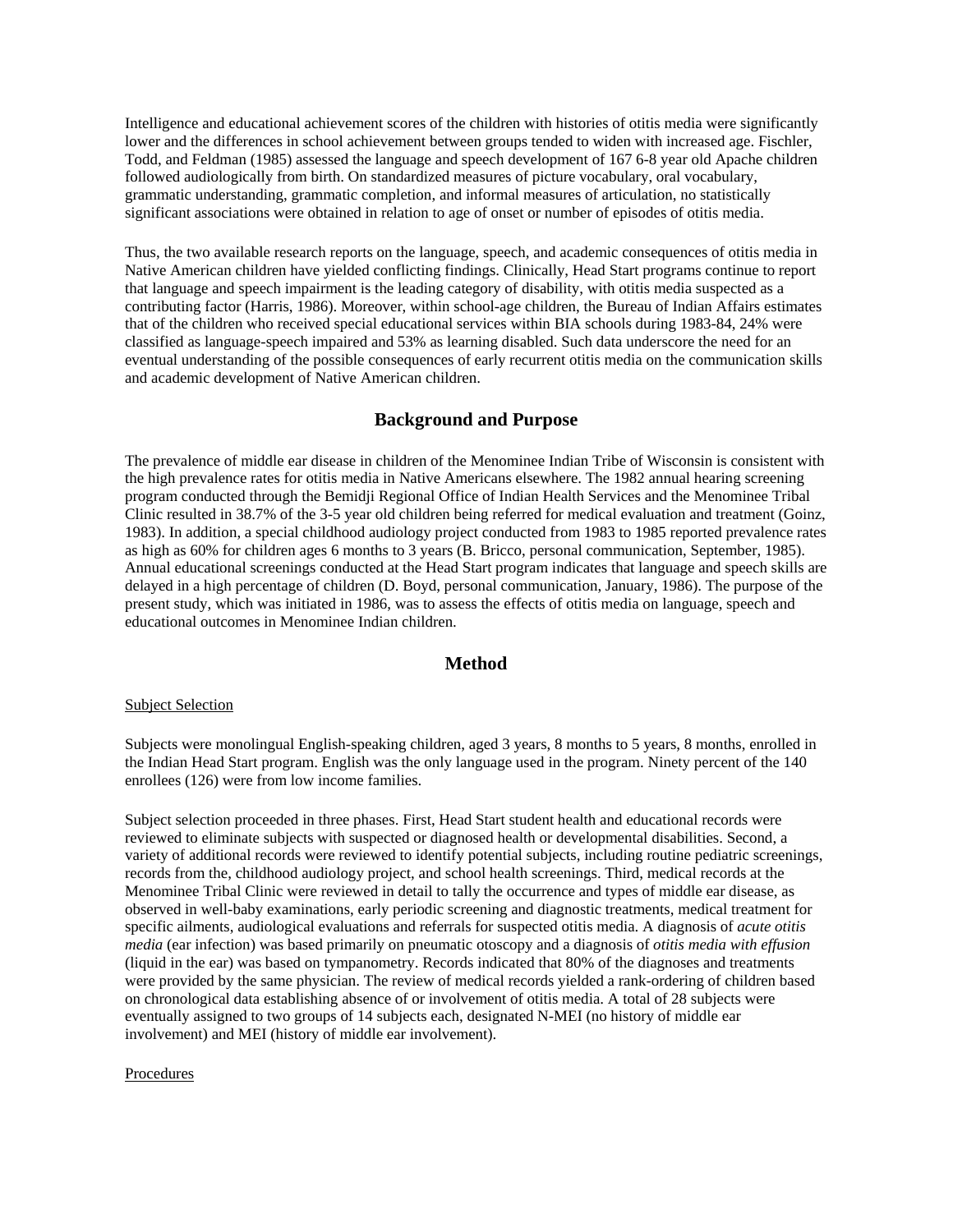Tests and measures were administered in two sessions to prevent subject fatigue. Middle ear assessments and speech perception testing were conducted by an experienced preschool speech pathologist who was unaware of the individual subjects' middle ear histories. Language and speech assessments were conducted by the first author, known to the children as a former Head Start staff member.

*Middle Ear Assessment.* Two to 7 days prior to administration of the language and speech measures, all subjects received a middle ear assessment including: a) an otoscopic examination (Welch Allen Model 2400), b) pure tone testing at 15 dB HL and at threshold for 1000 Hz (Beltone Model 112 Audiometer equipped with TDH-50H earphones), and c) immitance testing (GSI 28 Electroacoustic Bridge), including peak compliance and peak pressures. All instrumentation was calibrated to ANSI (1969) standards one week prior to testing.

*Language and Speech Assessment.* Language comprehension testing included measures of single word vocabulary assessed with the *Peabody Picture Vocabulary Test - Form M* (PPVT-M) (Dunn & Dunn, 1981), and auditory memory sampled from Subtests 5 and 6 of the *Test of Auditory Comprehension* (TAC) (Trammel, 1981). The TAC assesses the ability to recall two JAC 5) and four (TAC 6) critical elements in sentences by selecting the appropriate representative picture. Stimuli were presented via audiocassette tape using a Marantz PMD 201 player equipped with lightweight Aiwa A55 earphones. Language production was estimated by an index of average words per utterance obtained from the language-speech sample described below.

The speech protocol included measures of speech perception and speech production. Speech perception was assessed using an experimental protocol, the *Sound and Syllable Probe (SSP),* which consisted of three lists containing 15 English consonants combined with the vowel  $\alpha$  to form consonant-vowel nonsense syllables (Shriberg, Kwiatkowski, Block, Katcher, Kertoy, & Nellis, 1984). A stimulus tape was presented in the subject's better ear at two intensity levels; at 40 dB HL above the 1000 Hz threshold established at the time of pure tone screening (SSPI) and the second and third randomized lists at 20 dB HL above threshold (SSP2, SSP3). After training by the examiner, subjects responded to the taped presentations which required repetitions of the syllables in the carrier phrase, "Say \_." Stimuli were presented via the headphones and the audiocassette tape recorder. Subject responses were recorded on high quality TDK tapes by a second Marantz recorder equipped with a matching Sony EC-3 microphone placed approximately 12 inches from the subject's mouth. Language and speech production was assessed from a continuous 15-minute speech sample elicited with a variety of toys, story books, and pictures. Recording procedures were similar to those used for speech perception testing.

*Reliability and Group Comparability.* Responses to the SSP tasks and the continuous speech sample were transcribed by consensus by two persons using the procedures described in Shriberg (1986) and Shriberg, Kwiatkowski, and Hoffmann (1984). A reliability assessment was obtained for five randomly selected subject tapes from the original 28 (18%) representing both subject groups. Overall point-to-point retest agreement was 90.9% for broad transcription of consonants and 86.7% for vowels.

Inferential statistical analyses were carried out to assess group composition relative to demographics, middle ear history, and middle ear status at the time of testing. As shown in Table I the groups did not differ statistically in gender  $[X2 (1) = .15; p > .05]$ , age  $[F(1,26) = .16; p > .05]$ , or prior educational histories in one of three available programs: an infant stimulation program  $[F(1,26) = .35; p > .051]$ , language and speech services  $[F(1,26) = .13; p > .05]$ , or a Head Start program  $[F(1,26) = .15; p > .05]$ . Overall, children's participation in the three programs prior to age 3 was minimal, with children in both groups attending Head Start for approximately 16 months prior to the date of testing. Non-verbal subtests from the *Wechsler Preschool and Primary Scale of Intelligence* (Wechsler, 1967), administered by a licensed school psychologist to an available 17 subjects representing both groups, yielded mean non-verbal IQ scores of I 11. 7 for the N-MEI group and 109 for the MEI group  $[F(1,26) = .29; p > .05]$ .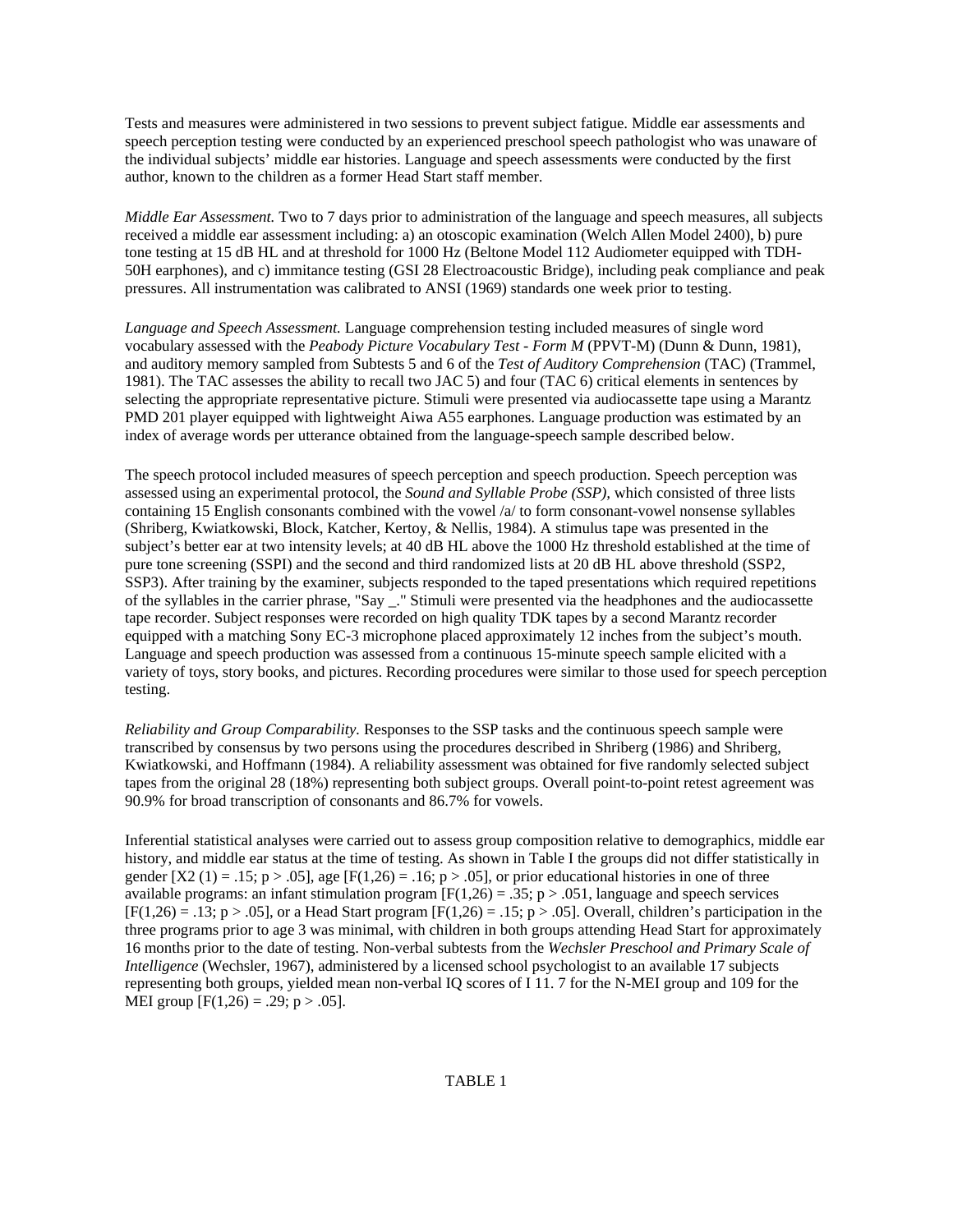| Group | N  | Gender |        | Age $(mos.)$ |     | Educational History (mos) |                       |     |                 |      |                   |
|-------|----|--------|--------|--------------|-----|---------------------------|-----------------------|-----|-----------------|------|-------------------|
|       |    |        |        |              |     |                           | Infant<br>Stimulation |     | Language/Speech |      |                   |
|       |    |        |        |              |     |                           |                       |     |                 |      | <b>Head Start</b> |
|       |    | Male   | Female | M            | SD  | $\boldsymbol{M}$          | SD.                   | M   | <b>SD</b>       | M    | <b>SD</b>         |
| N-MEI | 14 | 9      | 5      | 57.6         | 7.0 | 0.8                       | 7.0                   | 2.6 | 3.2             | 15.4 | 5.6               |
| MEI   | 14 | 8      | 6      | 56.5         | 7.2 | 1.7                       | 3.9                   | 4.4 | 9.6             | 16.3 | 6.0               |

#### Demographic and educational histories of children in the two middle ear groups.

As planned, the groups' middle ear histories differed significantly. The mean number of treatment visits for symptomatic or asymptompatic otitis media was 0.2 visits (SD 0.4; range 0-1) for the N-MEI group and 10.4 visits (SD 4.9; range 6-23) for the MEI group  $[F(1,26) = 60.33; p < .05]$ . On the day of testing, however, there were no statistically significant differences between the groups on pure tone testing based on a pass/fail criteria for both ears  $[X2 (1) = 0.7; P > .051$ . Measures of peak compliance and peak pressure indicated significantly poorer middle ear functioning for the MEI group (peak compliance [X  $2(1) = 4.76$ ; p < .05]; peak pressure (X2)  $(1) = 4.76$ ; p < .05]), based on a pass/fail criteria of .2 to 1.8 ml compliance value and - 200 to + 100 mmH20 pressure values for both ears. Pure tone data for each subject indicated that sensitivity levels were not sufficiently reduced to impact performance on the language and speech measures.

#### TABLE 2 Language comprehension and language production data.

| Measure  |      | $N-MEI(n=14)$ |             |      |           |             |           |
|----------|------|---------------|-------------|------|-----------|-------------|-----------|
|          | M    | SD            | Range       | M    | <b>SD</b> | Range       | F         |
| PPVT-M** | 44.6 | 21.6          | $6 - 77$    | 21.3 | 14.0      | $3 - 42$    | 11.46*    |
| $TAC***$ |      |               |             |      |           |             |           |
| 5        | 14.5 | 0.7           | $13 - 15$   | 13.6 | 0.9       | $12 - 15$   | $9.09*$   |
| 6        | 10.9 | 2.3           | $7 - 14$    | 8.6  | 2.0       | $4-12$      | $8.26*$   |
| AWU****  | 4.4  | 1.4           | $2.6 - 6.6$ | 3.7  | 0.8       | $2.4 - 5.6$ | $2.26$ ns |

 $*<sub>p</sub> < .05$ 

\*\*PPVT - M: *Peabody Picture Vocabulary Test - Individualized Form M;* values are percentiles.

\*\*\*TAC: *Test for Auditory Comprehension;* values are raw scores. TAC 5: memory for two critical elements in sentences; TAC 6: memory for four critical elements in sentences.

\*\*\*\* AWU: Average Words Per Utterance; computed from the continuous speech sample.

#### **Results**

#### Language Measures

Table 2 includes descriptive and inferential statistical results for the two language comprehension measures and the language production measure. Using percentile equivalent scores (Anastasi, 1982) from the *Peabody Picture Vocabulary Test-M,* the MEI subjects' single word comprehension vocabulary scores were significantly lower than the N-MEI group scores. Also, differences in scores on both subtests of the auditory memory measure were statistically significant, with children in the MEI group obtaining lower average scores. Finally, comparison of Average Words Per Utterance (AWU) as obtained from the continuous speech samples indicated that groups' scores were not significantly different, although trends toward lower scores in MEI children occurred.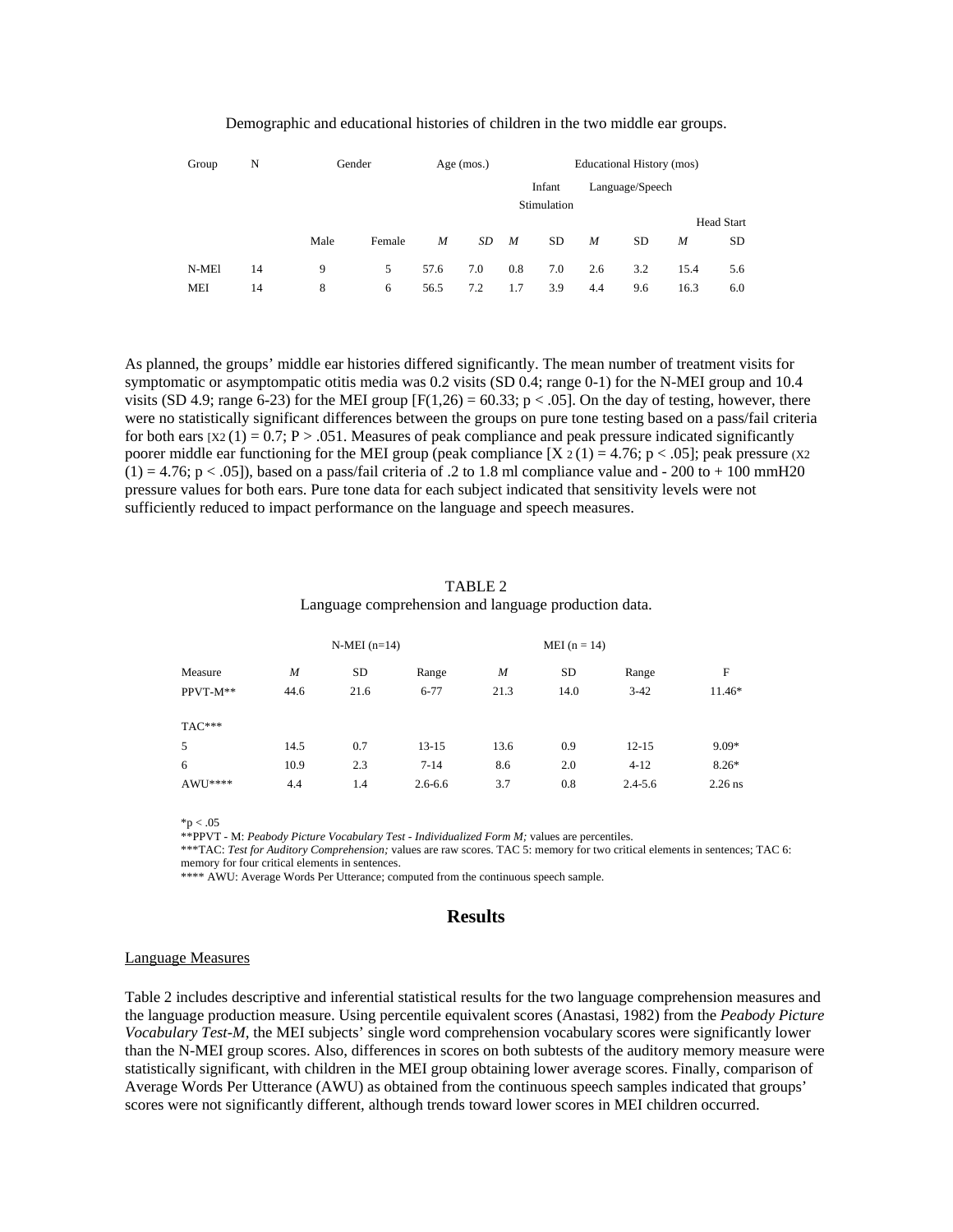Shriberg's (1986) data indicated that the correlation of AWU with Brown's mean length of utterance (MLU) is approximately .96. For the present purposes the N-MEI's mean AWU score of 4.4 words corresponds to Brown's Late Stage V of sentence development, whereas the lower MEI mean score of 3.7 words corresponds to late Stage IV to Early Stage V (Miller, 1981).

# $N-MEI (n=14)$  MEI ( $n=14$ ) Measure *M* SD Range *M* SD Range F Speech Perception\*\* 88.5 6.5 80-100 88.9 10.4 60-100 .02 ns SSP1 72.2 15.0 46-100 67.0 21.1 29-100 56ns SSP3 69.6 22.1 36-100 69.5 22.1 36-100 06ns Speech Production Severity\*\*\* PPC-S 81.6 4.2 76.5-88.4 78.3 5.6 69.3-87.0 3.08 ns PCC-C 80.2 10.9 56.1-92.9 75.5 9.6 58.8-88.7 1.45 ns PCC-O 81.3 5.4 71.1-89.0 77.5 6.5 67.9-87.2 2.90 ns Intelligibility Index 98.0 1.1 96.0-100.0 92.7 5.1 81.5-98.9 14.50\*

## TABLE 3 Speech perception and speech production data. All scores are percentages.

 $*_{p < .05}$ 

\*\*'Sound-Syllable Probe: SSPI, 40 dB HL; SSP2 and SSP3, 20 dB HL.

\*\*\* PCC: Percentage of Consonants Correct; PCC-S: singletons; PCC-C: clusters; PCC-O: overall.

#### Speech Perception and Speech Production Measures

Table 3 includes descriptive and inferential statistics for the three tasks used to assess speech perception and the two indices of speech production. The speech perception scores for the SSP tasks were computed to reflect only speech perception errors, with errors due to speech production removed from the percentage calculations. As shown in Table 3 both groups achieved higher percentage scores at the 40 dB HL level than at the 20 dB HL levels, with no statistically significant differences between groups at any of the three levels. Additional analyses of the two 20 dB tasks were undertaken, using confusion matrices to inspect speech perception error types. These data suggested that the error response patterns of children in the MEI group were more 'guesslike,' including deletions of consonants in the CV words, substitutions of unlikely consonants, and the addition of syllables.

Speech production scores were provided as output from a software package (Shriberg, 1986). As shown in Table 3, severity of speech production was assessed by indices reflecting percentage of consonants correct in singletons, clusters, and an overall combined score. Although trends again indicated lower average scores for the MEI group on both consonant singletons and consonant clusters the mean differences were not statistically significant at the .05 alpha level.

Finally, the software provided an index of children's speech production intelligibility based on the percentage of words in the continuous speech samples that the transcribers were able to understand. The difference between groups means was statistically significant, with the MEI children again averaging lower scores than children in the N-MEI group.

#### Educational Follow-up

Two years after the above data were collected, a follow-up assessment was undertaken to determine if educational progress differed in the two groups of children. Of the original 28 subjects, 24 (12 in each group)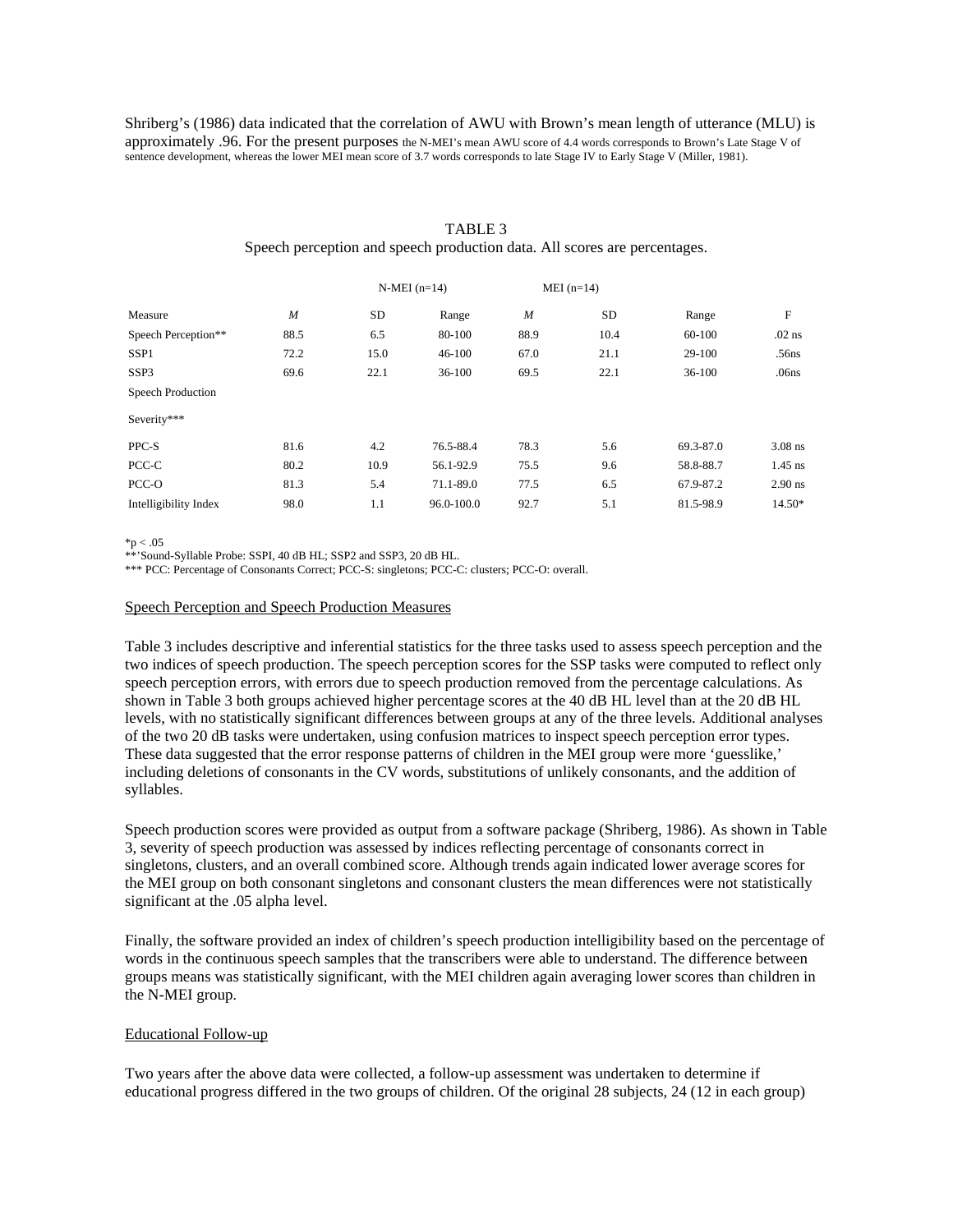had standardized achievement scores on the *Comprehensive Test of Basic Skills* (McGraw-Hill, 1982) available from the Menominee Indian School District. Statistically significant differences in mean scores were obtained on Oral Comprehension  $[F(1,23) = 5.57; p < .05]$  and Vocabulary  $[F(1,23) = 6.65; p < .05]$ . On Oral Comprehension the average percentile score of the N-MEI children was 61.7 compared with the MEI mean score of 38. 1. On the Vocabulary subtest, percentile scores for the two groups were 63.5 and 37.9, respectively. No statistically significant differences were obtained between mean scores on subtests of Sound Recognition or Math Computation and Application.

Finally, a detailed review of grade placements and support services indicated that two of the original 14 children in the N-MEI group (14%) had received a total of two services or class adjustments. In contrast, seven of the original 14 MEI subjects (50%) had received a total of 13 grade changes and/or support services, including retention in kindergarten, placement in a special pre-kindergarten language program, language and speech therapy services, Chapter I remedial services, and learning disability program placements.

## **Discussion**

Conceptual models of the causal network relating early otitis media to later language, speech, and academic delays have been proposed in a number of sources (e.g., Hasenstab, 1987; Menyuk, 1980; Shriberg, 1987; Shriberg & Smith, 1983). Most generally, they stress the importance of a reliable auditory input, one that provides consistent information on the salient acoustic cues subserving speech (Kuhl, 1982). Successful early speech perception is viewed as fundamental to all levels of language acquisition, including lexical development and the cognitive-linguistic processes underlying efficient organization and categorization of information. Viewed from this perspective, each of the language, speech, and educational outcomes and trends observed in the present study plausibly can be viewed as a consequence of early otitis media with effusion.

Although the present data add to the evidence that early recurrent otitis media in Native American children is associated with lowered language-speech and educational achievement scores, such findings have prompted relatively few large-scale research studies. The notable lack of attention to the possible sequelae of otitis media in Native American children has been discussed by several researchers. Among the possible reasons offered are: a) an assumption that the language deficits of Native American children can be attributed to bilingualism, cultural differences in language learning and language usage, and the cultural bias in the construction of standardized tests (Harris, 1986); b) a perception by physicians and Indian community members that otitis media is so common a childhood disease that possible consequences go unrecognized (McShane & Plas, 1982); c) an attitude by physicians that health treatment services are adequate and therefore preclude language and educational sequelae (Stewart, 1986); and, d) a focus by Indian Health Services on primary health care, resulting in lack of services for language-speech and educational sequelae and a lack of communication to other agencies responsible for special educational services (Toubbeh, in press).

The findings of the present study suggest the need for increased awareness of the long-term sequelae of recurrent otitis media within the Indian community, within health care agencies, and within associated educational service agencies. Indian community members must be educated to understand the importance of seeking medical care for children who repeatedly experience this disease and physicians must be aware of the possible language-speech and educational sequelae of early recurrent otitis media. Communication must be facilitated between health care providers and service agencies, i.e., Head Start programs, and schools. Most importantly, educators of Indian children need to be made aware that although social-economic and cultural factors may influence educational progress, early recurrent otitis media may place a child at additional risk for normal acquisition of communicative competence.

## **Acknowledgments**

We thank the following people for their assistance with this study: Mrs. Delores Boyd, Head Start Director; Mr. Jerry Waukau, Dr. Cindy Weisflock, and Mrs. Mary Beth Pecore, Menominee Tribal Clinic; Dr. Roger Klumb, Superintendent, Carol Dodge, Director of Instruction, and the Menominee Indian School District Board of Education. This work was supported by grants from the United States Department of Education, Research in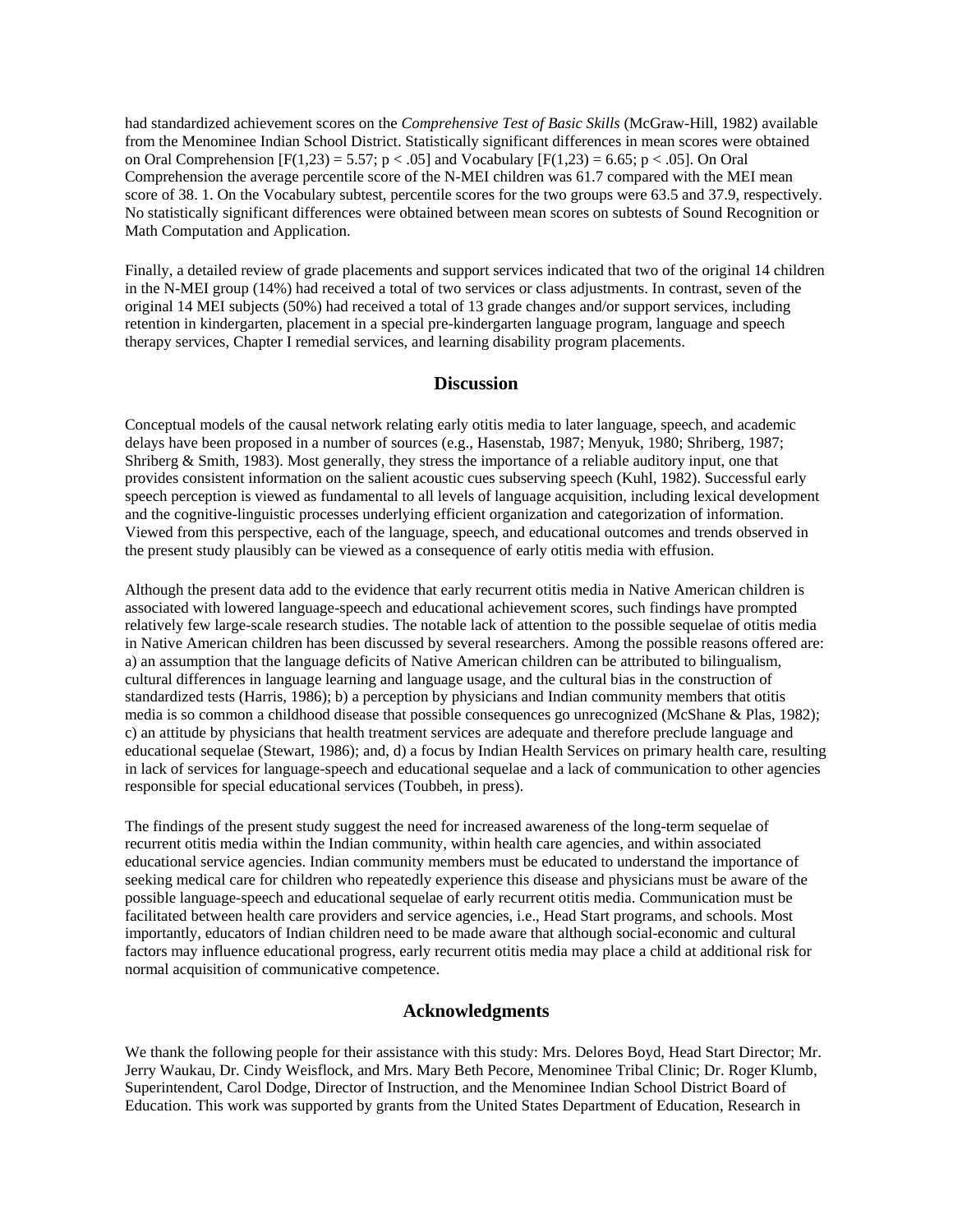Education of the Handicapped Program, G008400633 and the National Institutes of Neurological and Communicative Disorders and Stroke, NS-26241-01.

**Helen Thielke, MS.T.,** is a speech pathologist for the Menominee Indian School District, and a doctoral student in the Department of Communicative Disorders, University of Wisconsin-Madison.

**Lawrence D. Shriberg,** Ph.D., is a professor of communicative disorders at the University of Wisconsin-Madison and a staff scientist at the Harry A. Waisman Center on Mental Retardation and Human Development.

# **REFERENCES**

American National Standards Institute (1970). *American National Standard specifications for audiometers.*  (ANSI S3.6-1969). New York, NY. ANSI.

Anastasi, A. (1982). *Psychological testing.* Fifth Edition, New York, NY. MacMillan.

Baxter, J., & Ling, D. (1974). Ear disease and hearing loss among the Eskimo population of the Baffin Zone. *Canadian Journal of Otoloaryngology, 3* (3), 110.

Brandes, P. & Ehinger, D. (1981). The effects of early middle ear pathology on auditory perception and academic achievement. *Journal of Speech and Hearing Disorders, 46* (3), 301-305.

Dunn, L. M., & Dunn, L. M. (198 1). *The Peabody Picture Vocabulary Test, Individual Form M.* Circle Pines, MN: American Guidance Company.

Eisen, N. (1962). Some effects of early sensory deprivation on later behavior. *Journal of Abnormal Psychology, 65* (5), 338-342.

Fischler, R., Todd, W., & Feldman, C. (1985). Otitis media and language performance in a cohort of Apache children. *American Journal of Diseases in Children, 139* (4), 355-360.

Friel-Patti, S., Finitzo-Herbert, T., Conti, G., & Clinton-Brown, K. (1982). Language delay in infants associated with middle ear disease and mild, fluctuating hearing impairment. *Pediatric Infectious Disease, 1* (2), 104-109.

Goinz, J. (1983). 1982 fall hearing screening data. Memorandum, Communication Disorders Branch, Bemidji Program Office, Indian Health Services.

Goinz, J. (1984). Otitis media among pre-school and school-age Indian children in MI, MN and WI. *Hearing Instruments, 35* (6), 16-18.

Gregg, J., Steele, J., Clifford, S., & Werthman, H. (1970). A multidisciplinary study of ear disease in South Dakota Indian children. *South Dakota Medical Journal, 23* (9), 11.

Harris, G. (1986). Barriers to the delivery of speech, language, and hearing services to Native Americans. In 0. Taylor (Ed.) *Nature of communication disorders in culturally and linguistically diverse populations.* San Diego, CA: College Hill Press.

Hasenstab, M. (1987). *Language learning and otitis media.* San Diego, CA: College Hill Press.

Holm, V. & Kunze, L. (1969). Effects of chronic otitis media on language and speech development. *Pediatrics, 43* (5), 833-839.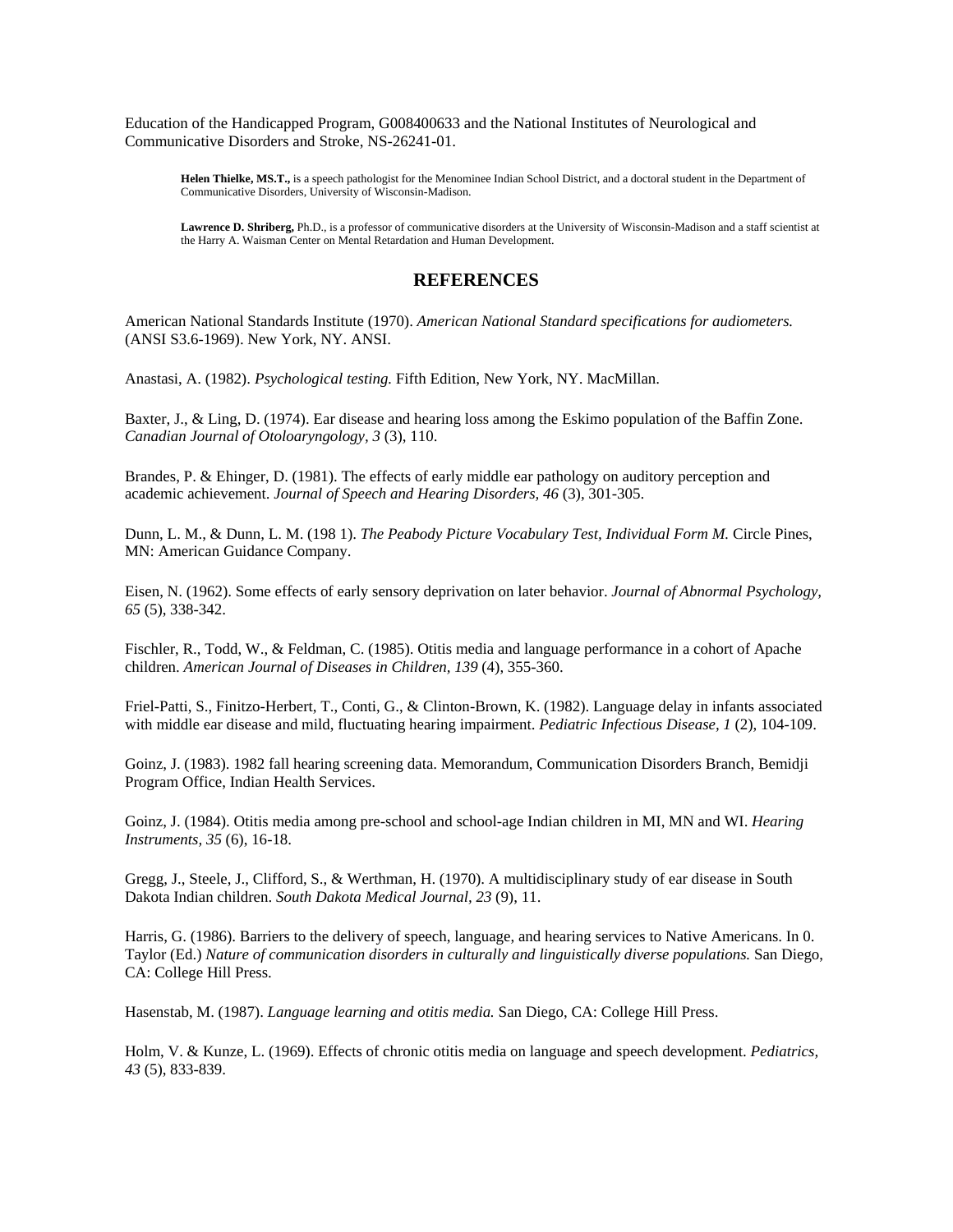Hubbard, T., Paradise, J., McWilliams, B., Elster, B., & Taylor, F. (1985). Consequences of unremitting middle ear disease in early life. *The New England Journal of Medicine, 312* (24), 1529-1534.

Jaffe, B. (1969). The incidence of ear diseases in the Navajo Indian. *Laryngoscope, 79 (12),* 2126-2134.

Jerger, S., Jerger, J., Alford, B., & Abrams, S. (1983). Development of speech intelligibility in children with recurrent otitis media. *Ear and Hearing, 4* (3), 138-145.

Kaplan, G., Fleshman, T., Bender, C., Baum, C., & Clark, P. (1973). Long term effects of otitis media: A ten year cohort study of Alaskan Eskimo children. *Pediatrics, 52 (4),* 577-585.

Kessler, M., & Randolph, K. (1979). The effects of early middle ear disease on the auditory abilities of third grade children. *Association of Rehabilitative Audiology, 12* (2), 6-20.

Kuhl, P. (1982). Speech perception: An overview of current issues. In N. Lass (Ed.), *Speech and language: Advances in basic research and practice, 7,* 286-318. New York, NY Academic Press.

Lewis, N. (1976). Otitis media and linguistic competence. *Archives of Otololaryngology, 102* (7), 387-390.

McGraw-Hill Publishers (1982). *Comprehensive Test of Basic Skills,* Monterey, CA.

McShane, D. & Plas, J. (1982). Otitis media, psychoeducational difficulties, and Native Americans: A review and a suggestion. *Journal of Preventative Psychiatry, 1* (3), 227-292.

Menyuk, P. (1980). Effects of persistent otitis media on language development. *Annals of Ontology, Rhinology, and Laryngology, 68,* (3, Pt. 2).

Miller, J. (198 1). *Assessing language production in children.* Baltimore, MD: University Park Press.

Scaldwell, W. & Frame, J. (1985). Prevalence of otitis media in Cree and Ojibway school-children in six Ontario communities. *Journal of American Indian Education, 25 (1),* 1-5.

Shriberg, L. (1986). *PEPPER: Programs to Examine Phonetic and Phonologic Evaluation Records,* Software Development and Distribution Center, Madison, WE University of Wisconsin-Madison.

Shriberg, L. (1987). In search of the otitis media-speech connection. *Journal of the National Student Speech, Language, and Hearing Association, 15* (1), 56-67.

Shriberg, L., Kwiatkowski, J., Block, M., Katcher, M., Kertoy, M., & Nellis, R. (1984). Phonetic and phonologic correlates of early otitis media. Paper presented at the Annual Convention of the American Speech-Language and Hearing Association, San Francisco, CA.

Shriberg, L., Kwiatkowski, J., & Hoffmann, K. (1984). A procedure for phonetic transcription by consensus. *Journal of Speech and Hearing Research, 27* (3), 456-465.

Shriberg, L. & Smith, A.J. (1983). Phonological correlates of middle-ear involvement in speechdelayed children: A methodological note. *Journal of Speech and Hearing Research, 26* (2), 293-297.

Stewart, J. (1986). Hearing disorders among indigenous peoples of North America and the Pacific Basin. In O. Taylor (Ed.), *Nature of communicative disorders in culturally and linguistically diverse population.* San Diego: College Hill Press.